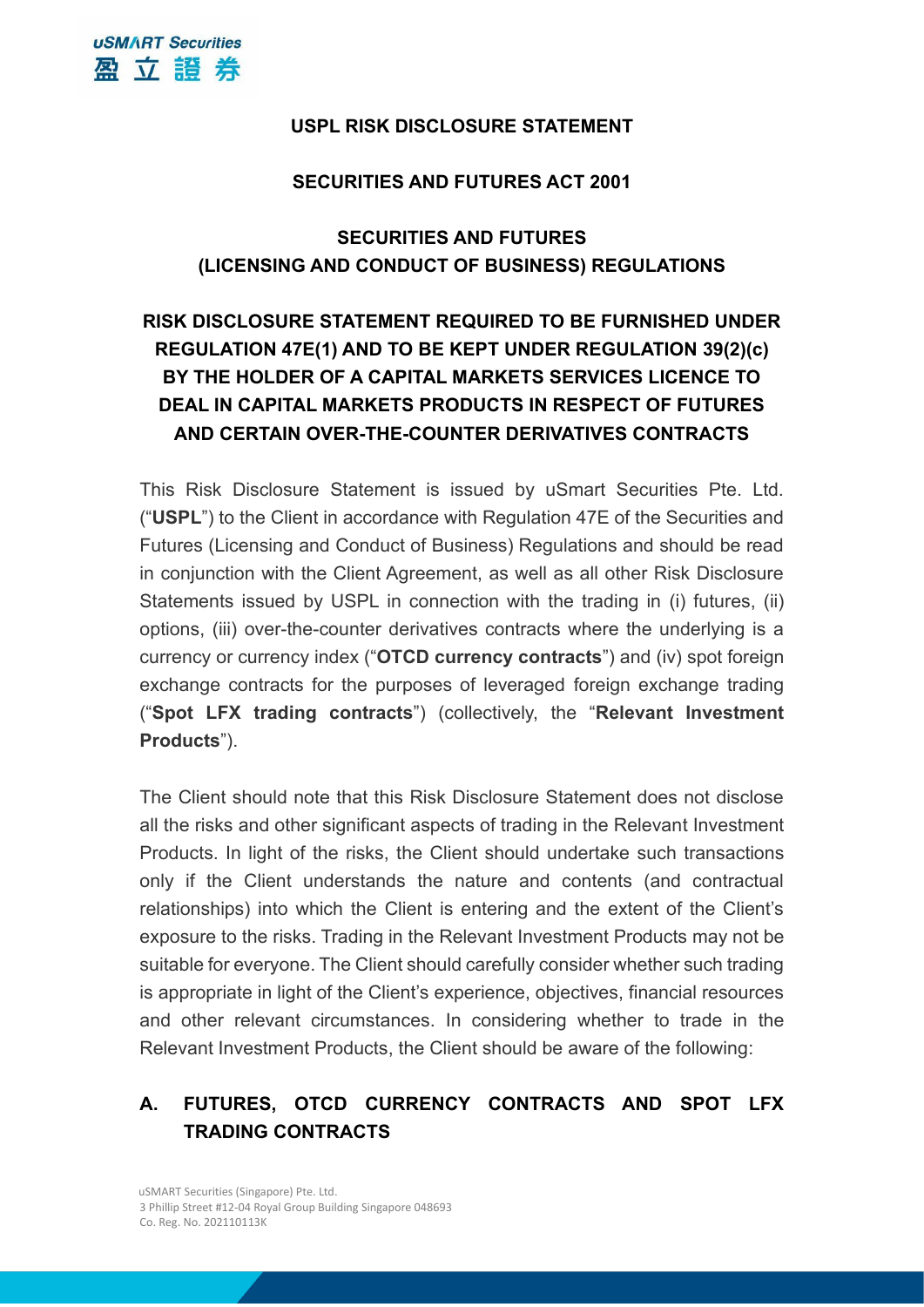

## 1. **Effect of "Leverage" or "Gearing"**

Transactions in (i) futures, (ii) OTCD currency contracts and (iii) Spot LFX trading contracts carry a high degree of risk. The amount of initial margin is small relative to the value of the futures contract, OTCD currency contract or Spot LFX trading contract transaction so that the transaction is highly 'leveraged' or 'geared'. A relatively small market movement will have a proportionately larger impact on the funds the Client has deposited or will have to deposit; this may work against the Client as well as for the Client. The Client may sustain a total loss of the initial margin funds and any additional funds deposited with the firm to maintain the Client's position. If the market moves against the client's position or margin levels are increased, the Client may be called upon to pay substantial additional funds on short notice in order to maintain their position. If the Client fails to comply with a request for additional funds within the specified time, the Client's position may be liquidated at a loss and the Client will be liable for any resulting deficit in the Client's Account(s).

#### 2. **Risk-Reducing Orders or Strategies**

The placing of certain orders (e.g., "stop-loss" orders, where permitted under local law, or "stop-limit" orders) which are intended to limit losses to certain amounts may not be effective because market conditions may make it impossible to execute such orders. At times, it is also difficult or impossible to liquidate a position without incurring substantial losses. Strategies using combinations of positions, such as "spread" and "straddle" positions may be as risky as taking simple "long" or "short" positions.

## **B. OPTIONS**

#### 3. **Variable Degree of Risk**

Transactions in options carry a high degree of risk. Purchasers and sellers of options should familiarise themselves with the type of options (i.e. put or call) which they contemplate trading and the associated risks. The Client should calculate the extent to which the value of the options would have to increase for the Client's position to become profitable, taking into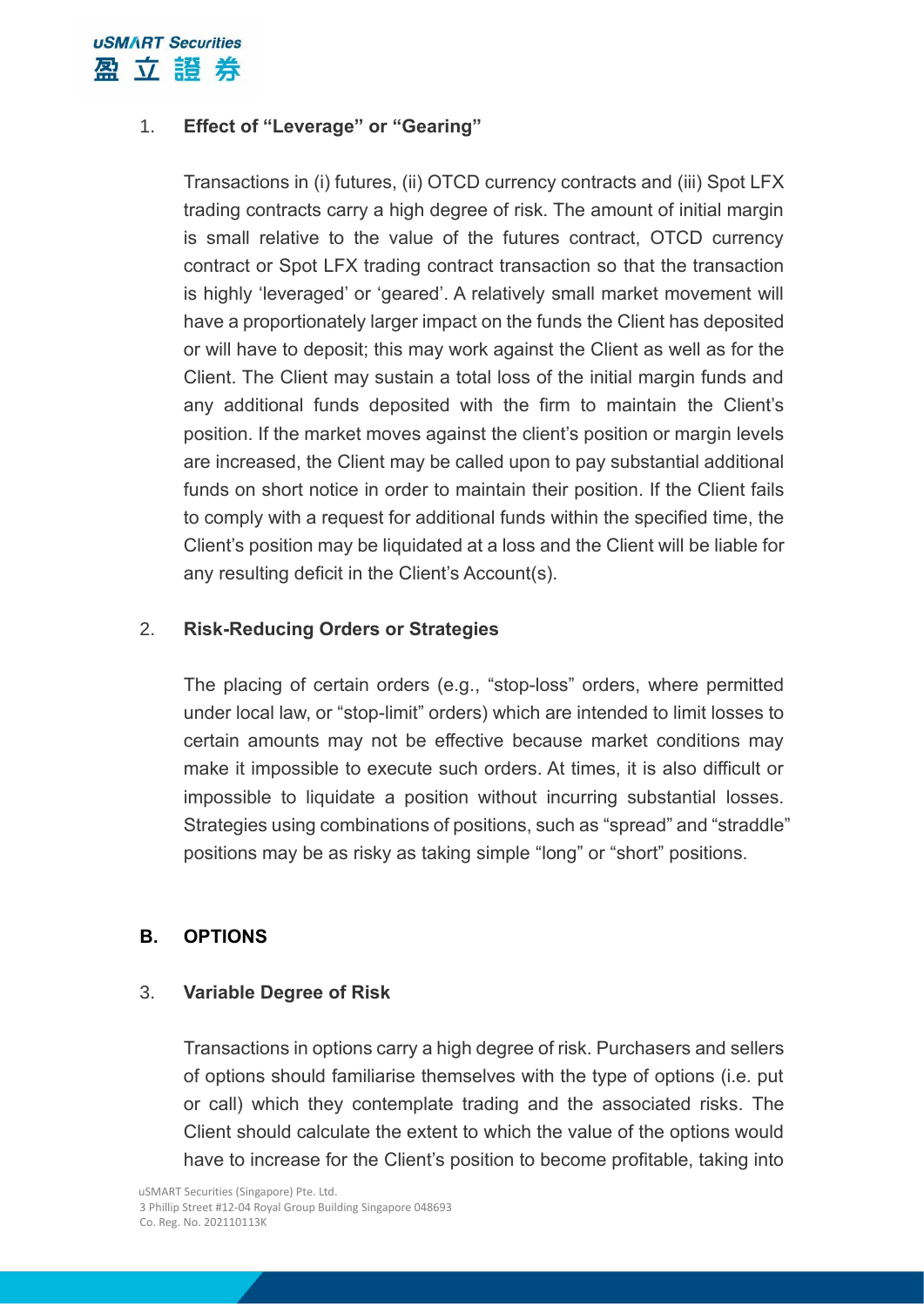account the premium paid and all transaction costs.

The purchaser of options may offset its position by trading in the market or exercise the options or allow the options to expire. The exercise of an option results either in a cash settlement or in the purchaser acquiring or delivering the underlying interest. If the option is on a futures contract, OTCD currency contract or Spot LFX trading contract, the purchaser will have to acquire a position in the futures contract, OTCD currency contract or Spot LFX trading contract, as the case may be, with associated liabilities for margin (see the section on Futures, OTCD currency contracts and Spot LFX trading contracts above). If the purchased options expire worthless, the Client will suffer a total loss of their investment which will consist of the option premium paid plus transaction costs. If the Client is contemplating purchasing deep-out-of-the-money options, the Client should be aware that, ordinarily, the chance of such options becoming profitable is remote.

Selling ("writing" or "granting") an option generally entails considerably greater risk than purchasing options. Although the premium received by the seller is fixed, the seller may sustain a loss well in excess of the amount of premium received. The seller will be liable to deposit additional margin to maintain the position if the market moves unfavourably. The seller will also be exposed to the risk of the purchaser exercising the option and the seller will be obligated to either settle the option in cash or to acquire or deliver the underlying interest. If the option is on a futures contract, OTCD currency contract or spot LFX trading contract, the seller will acquire a position in the futures contract, OTCD currency contract or spot LFX trading contract, as the case may be, with associated liabilities for margin (see **Section A** above). If the option is "covered" by the seller holding a corresponding position in the underlying futures contract, OTCD currency contract, spot LFX trading contract or another option, the risk may be reduced. If the option is not covered, the risk of loss can be unlimited.

Certain exchanges in some jurisdictions permit deferred payment of the option premium, limiting the liability of the purchaser to margin payments not exceeding the amount of the premium. The purchaser is still subject to the risk of losing the premium and transaction costs. When the option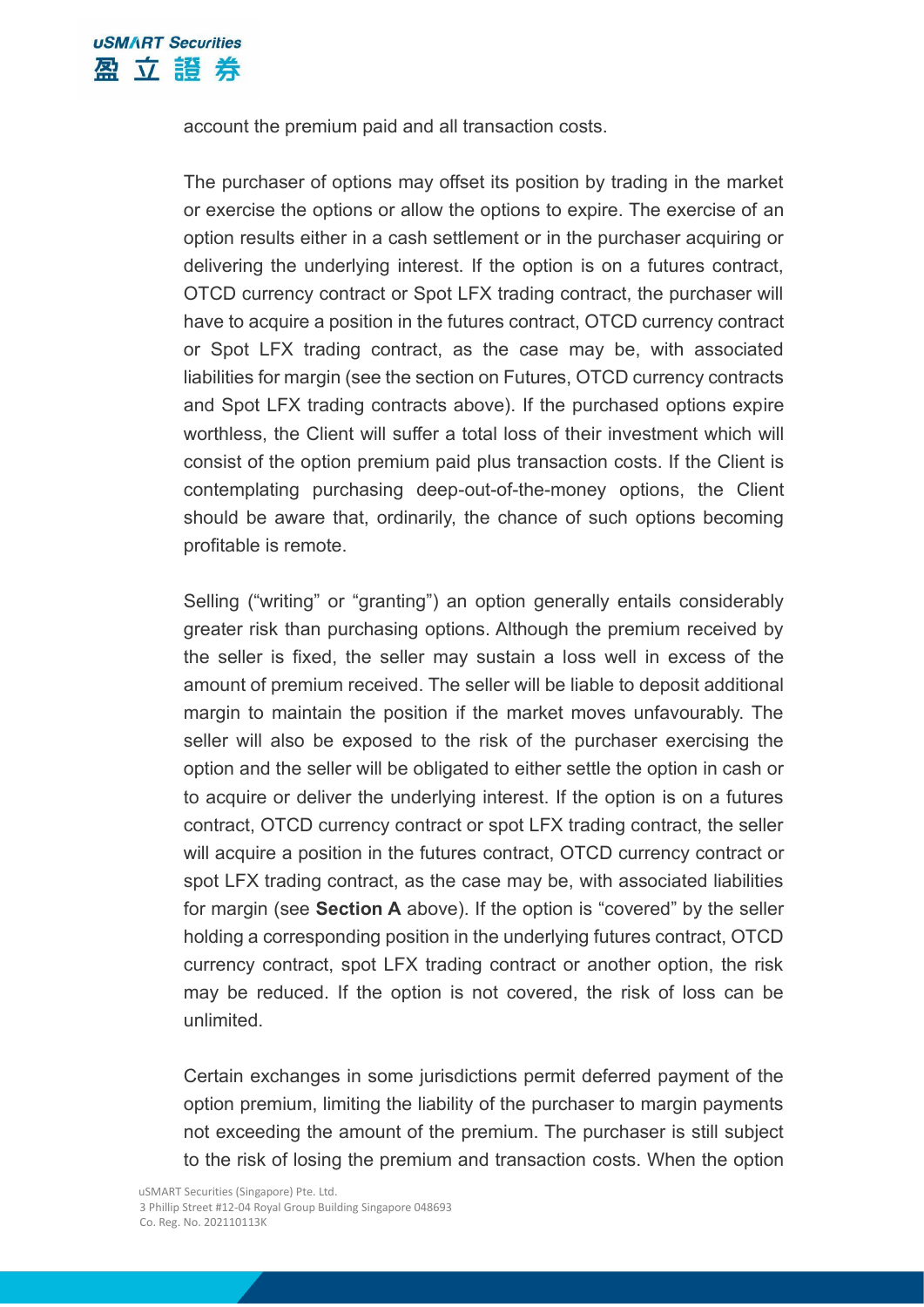

is exercised or expires, the purchaser is responsible for any unpaid premium outstanding at that time.

# **C. ADDITIONAL RISKS COMMON TO FUTURES, OPTIONS AND LEVERAGED FOREIGN EXCHANGE TRADING**

#### 4. **Terms and Conditions of Contracts**

The Client should ask the firm with which the Client conducts their transactions for the terms and conditions of the specific futures contract, option, OTCD currency contract or spot LFX trading contract which the Client is trading and the associated obligations (e.g. the circumstances under which the Client may become obligated to make or take delivery of the underlying interest of a futures contract, OTCD currency contract or spot LFX trading contract transaction and, in respect of options, expiration dates and restrictions on the time for exercise). Under certain circumstances, the specifications of outstanding contracts (including the exercise price of an option) may be modified by the exchange or clearing house to reflect changes in the underlying interest.

## 5. **Suspension or Restriction of Trading and Pricing Relationships**

Market conditions (e.g., illiquidity) or the operation of the rules of certain markets (e.g., the suspension of trading in any contract or contract month because of price limits or 'circuit breakers') may increase the risk of loss by making it difficult or impossible to effect transactions or liquidate/offset positions. If you have sold options, this may increase the risk of loss.

Further, normal pricing relationships between the underlying interest and the futures contract, and the underlying interest and the option may not exist. This can occur when, e.g., the futures contract underlying the option is subject to price limits while the option is not. The absence of an underlying reference price may make it difficult to judge 'fair' value.

#### 6. **Deposited Cash and Property**

The Client should familiarise themselves with the protection accorded to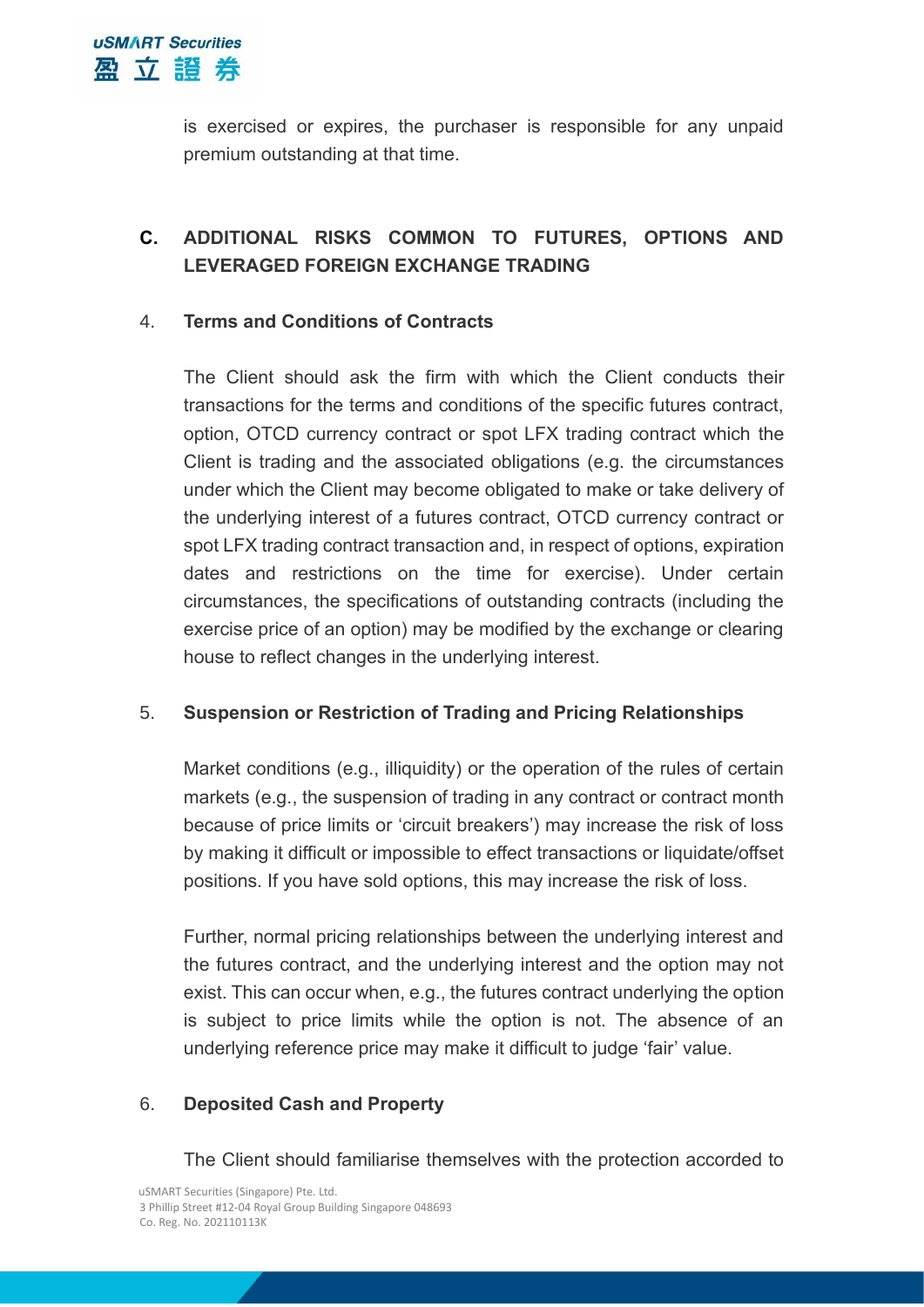any money or other property which you deposit for domestic and foreign transactions, particularly in a firm's insolvency or bankruptcy. The extent to which the Client may recover their money or property may be governed by specific legislation or local rules. In some jurisdictions, property which had been specifically identifiable as your own will be pro-rated in the same manner as cash for purposes of distribution in the event of a shortfall.

# **D. COMMISSION AND OTHER CHARGES**

7. Before beginning to trade, the Client should obtain a clear explanation of all commissions, fees and other charges for which the Client will be liable. These charges will affect the Client's net profit (if any) or increase the Client's loss.

# **E. TRANSACTIONS IN OTHER JURISDICTIONS**

8. Transactions on markets in other jurisdictions, including markets formally linked to a domestic market, may expose the Client to additional risk. Such markets may be subject to a rule which may offer different or diminished investor protection. Before trading, the Client should enquire about any rules relevant to your particular transactions. The Client's local regulatory authority will be unable to compel the enforcement of the rules of the regulatory authorities or markets in other jurisdictions where the Client's transactions have been effected. The Client should ask the firm with which transactions are conducted for details about the types of redress available in both the Client's home jurisdiction and other relevant jurisdictions before starting to trade.

## **F. CURRENCY RISKS**

9. The profit or loss in transactions in foreign currency-denominated futures and options contracts (whether they are traded in your own or another jurisdiction) will be affected by fluctuations in currency rates where there is a need to convert from the currency denomination of the contract to another currency.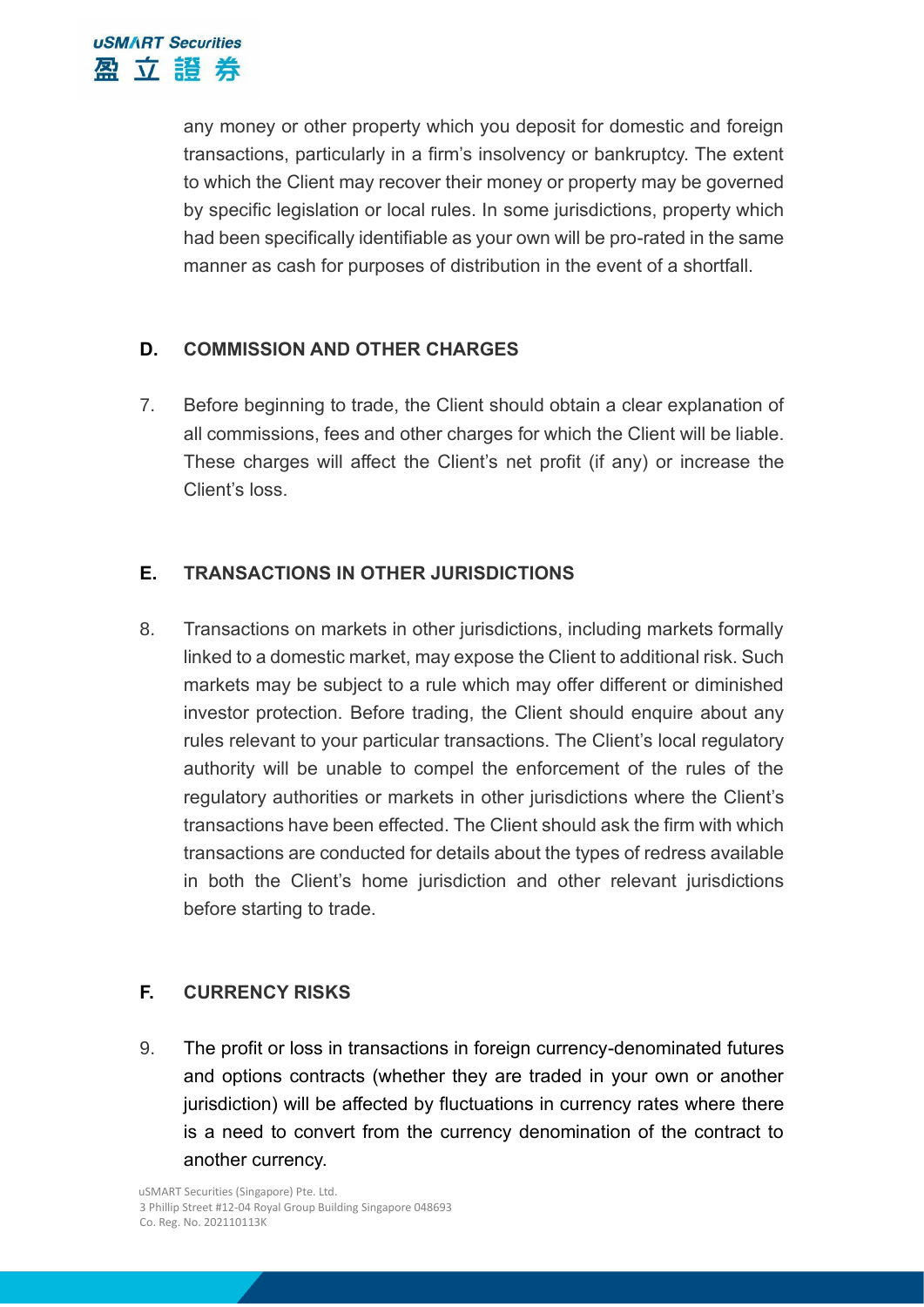

## **G. TRADING FACILITIES**

10. Most open-outcry and electronic trading facilities are supported by computer-based component systems for the order-routing, execution, matching, registration or clearing of trades. As with all facilities and systems, they are vulnerable to temporary disruption or failure. The Client's ability to recover certain losses may be subject to limits on liability imposed by the one or more parties, namely the system provider, the market, the clearing house or member firms. Such limits may vary. The Client should ask the firm with which the Client conducts transactions for details in this respect.

#### **H. ELECTRONIC TRADING**

11. Trading on the Electronic Trading Service may differ not only from trading in an open-outcry market but also from trading on other electronic trading systems. If the Client undertakes transactions on the Electronic Trading Service, the Client will be exposed to risks associated with the Electronic Trading Service including the failure of hardware and software. The result of any system failure may be that the Client's order is either not executed according to the Client's instructions or not executed at all.

## **I. OFF-EXCHANGE TRANSACTIONS**

12. In some jurisdictions, firms are permitted to effect off-exchange transactions. The firm with which the Client's transactions are conducted may be acting as the Client's counterparty to the transaction. It may be difficult or impossible to liquidate an existing position, to assess the value, to determine a fair price or to assess the exposure to risk. For these reasons, these transactions may involve increased risks. Off-exchange transactions may be less regulated or subject to a separate regulatory regime. Before undertaking such transactions, the Client should familiarise themselves with the applicable rules and attendant risks.